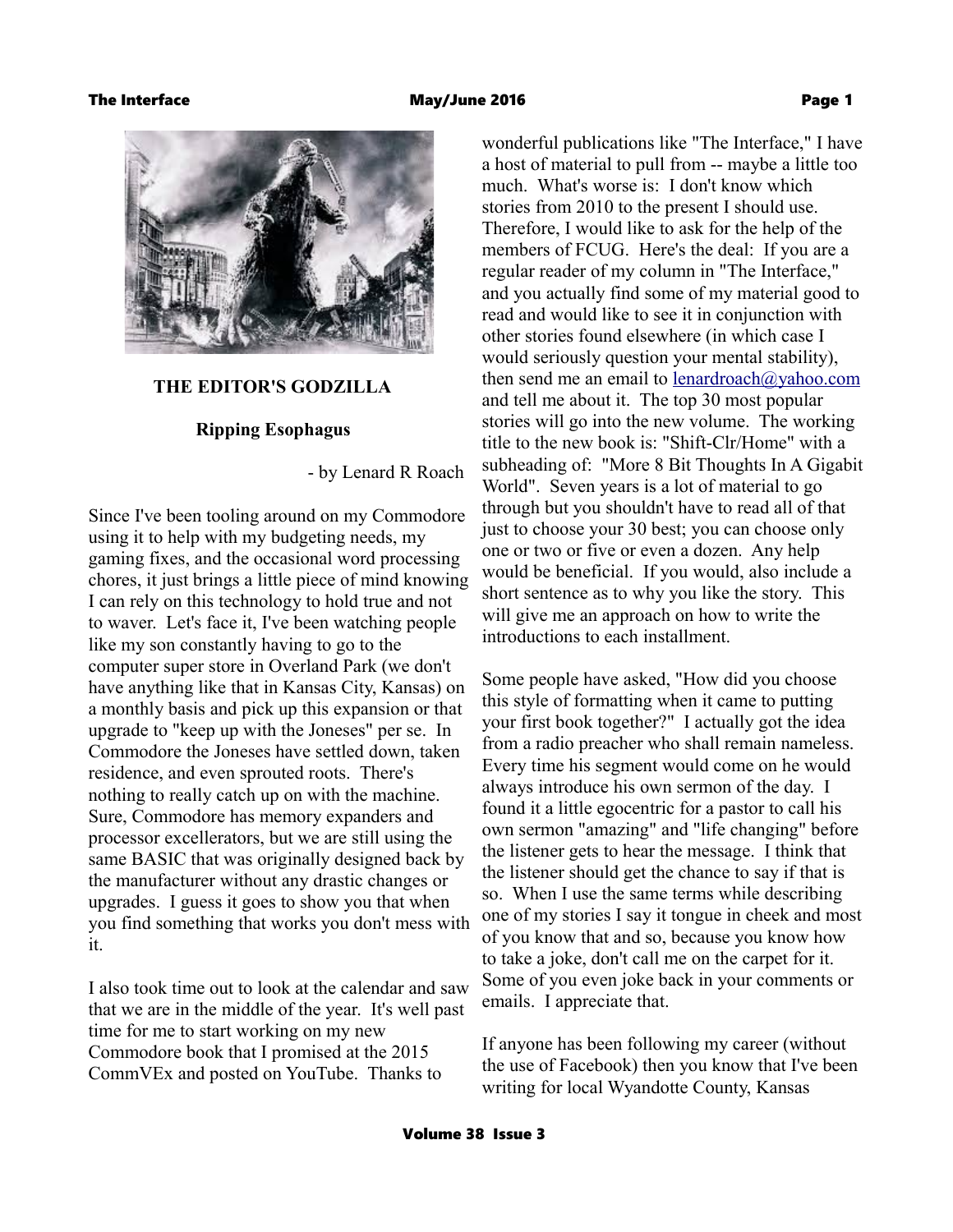churches, Commodore Free, and Reset. I don't know what happened in my personal life but I've been able to write a 2 to 10 page document about three times a week, and the ideas keep coming into my head. I've had to open a separate file on my computers to keep track of my ideas or else this Old Man will have a some timers moment and forget what I thought up. I credit prayer and clean living for this upsurge in imagination. I'm looking forward to seeing what all this comes down to in the end. Cheese and crackers, dear reader! How many books and compilations already exist of my scribblings that just need to be scooped up and organized? Only my IT guy would know for sure.

Speaking of who, my IT guy had to get a second job, which has started to consume more of his time, that, in the process of working, allowed my website to go belly up so, as of this writing, there is no www.lenardroach.com for the time being. I hope to have it up again soon. My IT guy did say in a post that since all my data was destroyed from the website he would rebuild the site with all new material, so be on the look out for an all new website whenever it comes back.

I also want to give a personal "nod o' the bald head" to our illustrious Fearless Leader for introducing me to the Commodore writing opportunities that have presented themselves to him, and he was nice enough to share them with us in a group message. I hope that you, as the reader, will also load your favorite word processor into your Commodore computer and write something about your adventures with the machine that might bring a smile (or a smirk) to someone's face. Don't know what to say? Ha! Neither do I half the time, but if you just start pecking away at your keyboard about anything and the next thing you know is you have an article or story on your hands. Be sure to "save early and save often" as my Commodore teacher instructed. If you need any kind of help I'm sure that our Fearless Leader, Mr. Estel, or myself can assist. Please contact us when the time arises. Our best mode of communication is email.

Also, if you can think of anything that we need to write about in "The Interface" then please let us know. If we can't stop long enough to hear about what you want addressed about all things Commodore then "The Interface" has failed as a publication. No reasonable question refused.

As I'm sure you've noticed, a cover sheet has been added to "The Interface." Sometimes (make that always) I don't know what to put on the front cover. I would appreciate some suggestions from FCUG attendees for ideas. I know I should at least have a "class photo" of all the attendees of an FCUG meeting and some shots of the latest CommVEx but that covers two issues; there's still four more to go. I've even put my cat on the cover because I'm running out of ideas. As you can see, I'm trying to pull away from a newsletter format and go for a magazine look.

I would also like to ask the membership to help Robert, Dick, and I with filling "The Interface" with new material. One thing our Fearless Leader has stressed is that we try to keep our magazine fresh and to struggle to avoid filling our paper with reprinted articles. I know that we have some tech heads in FCUG and an article or two on minor maintenance would be welcome. Also, Vince, I'm calling you out by name to plug some of the things you found and use on the VIC-20. I personally know squat about it so a tutorial on software and BASIC would interest me. Don't know how? I was told by Syd Field, screenwriter, that you sit down with pen and paper and DO IT! Don't worry about verbiage; don't worry about structure; don't worry about punctuation; just DO IT! \*You\* may be the next Tom Clancy and do not know it. I personally follow the style of Earl Derr Biggers who wrote in the 1910s, 20s, and 30s. Who knows? You may like the hurrahs and "atta boys" that you get and change your life's major. I know I did.

There you have it! Lenard's gripings, moanings, complaints, and pleadings for the next two months.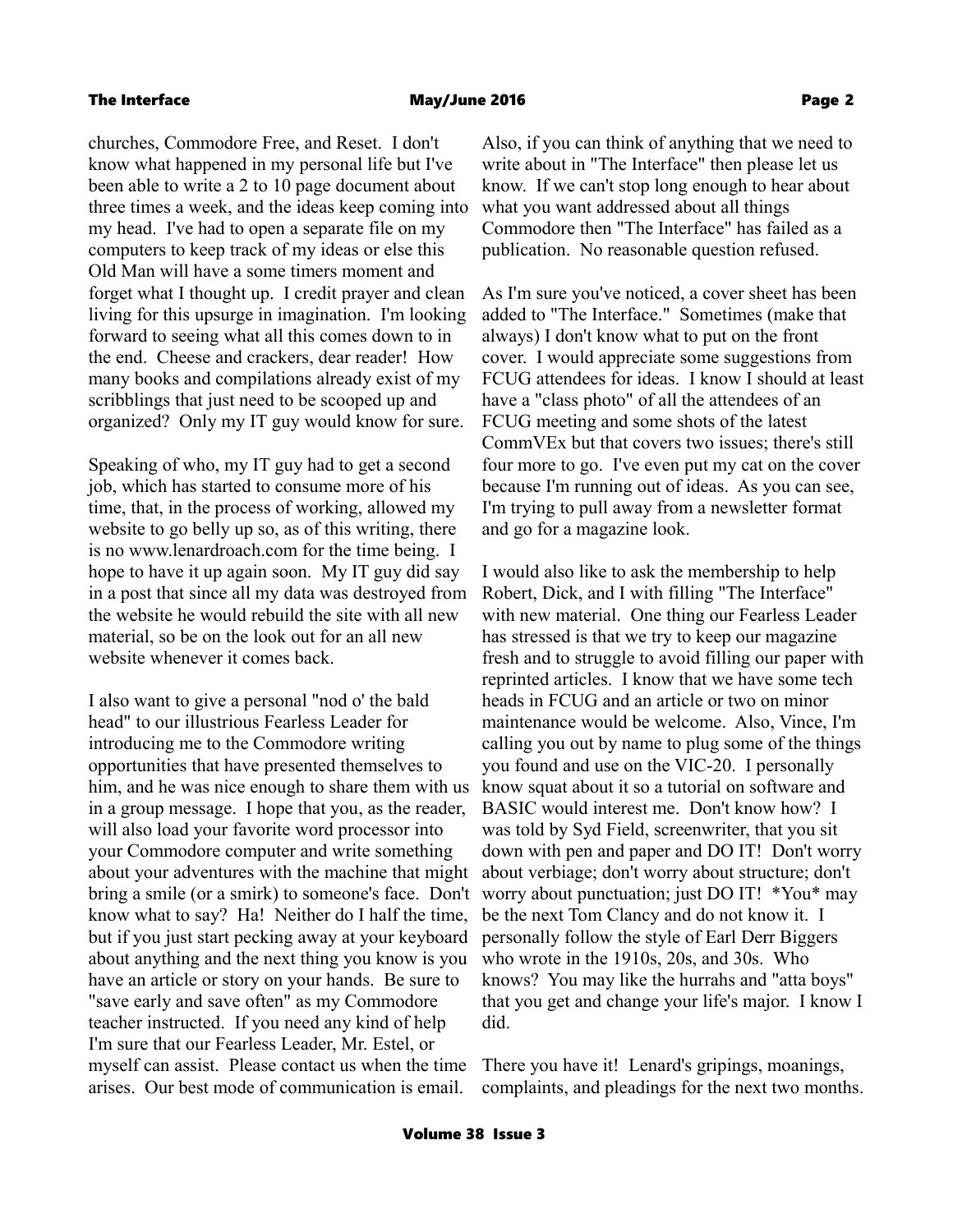### The Interface **May/June 2016 May 2016 Page 3**

Please make note on your calendar that CommVEx focusing on Jack Tramiel, but taking "a different is less than 45 days away. I will not be attending due to work conflict and I spent all my CommVEx savings on food and other junk like fixing my cars. I can already begin to see that 2017 is also starting to project that I will be a "no show" as I will again be dropping money into fixing my second car. Sorry.

Please enjoy this fascinating issue of "The Interface." I'll check back with you in a couple of months....



## **MONTHLY MEETING REPORTS**

# **– May 2016 --**

-by Robert Bernardo & Dick Estel

Everyone was on board for a fast-paced May meeting – Louis, Vincent, Greg, Robert, Roger and Dick.

Over lunch we discussed CommVEx, films about Jack Tramiel, Maker Faire, and a variety of other topics.

In addition to watching another installment of "Growing the 8-Bit Generation," we learned that an overseas filmmaker is planning another film

approach," whatever that may be.

Robert will be going to Maker Faire the coming weekend, showing off Commodore VIC-20 and Amiga 1200 set-up's. And Dick offered to contact two individuals who may be willing to make presentations at CommVEx.

Dick announced that he will be reducing his participation in club meetings and will probably attend four to six meetings per year. He will continue to handle all other club duties.

He also advised members that he will be sending out questionnaires in order to write biographical articles on each member for the Interface.

Dick reported that he had received an email from a new club, the New England Commodore Enthusiasts. It is essentially a Facebook group, with no actual meetings at this time.

During the meeting we had a visit from Randy Smith, who was a member long ago in the 1980s and 90s. He is still a Commodore user and needed a new monitor for use with his C128D. Robert was able to provide one from his extensive hardware collection.

Robert and Dick enjoyed getting back in touch with Randy, who was meeting the other members for the first time.

Robert set up his VIC-20 which has been modified to use s-video and loaded up the demo version of a game called "Pulse," which several members tried out. Robert will show the full version of the game at Maker Faire.

Robert also showed the Behr-Bonz cartridge, a newly released game cart with 127 classic VIC-20 games. There was no case, but the device will fit into a standard VIC-20 cartridge case.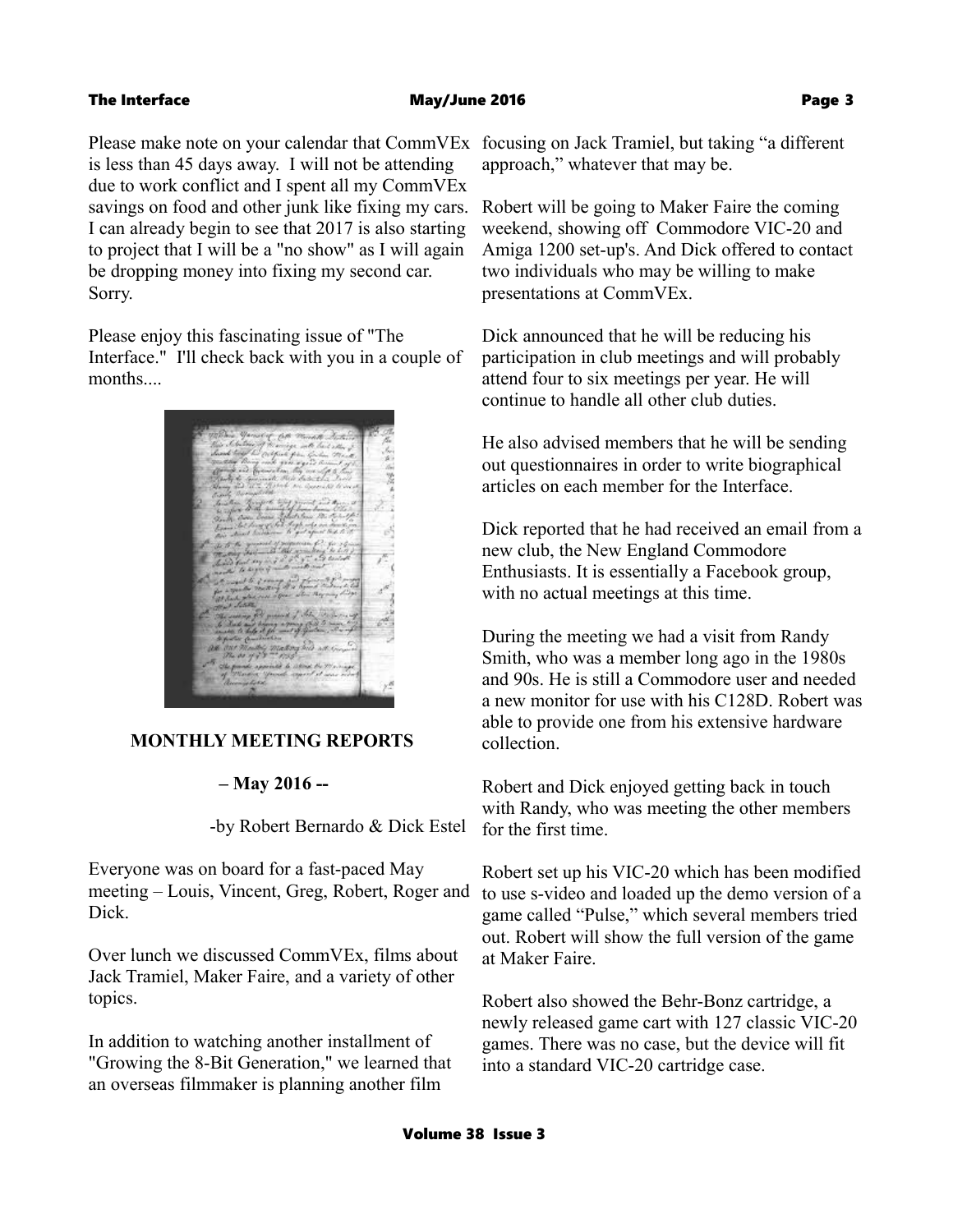## **-- June 2016 --**

-by Robert Bernardo

I was the first to arrive to our scheduled meeting on June 12, followed by Greg, Louis and Vincent, and Roger. Treasurer/secretary Dick was absent.

With the arrival of Roger, he and I immediately got to setting up the equipment, Roger with the club C128 set-up and me with the VIC-20 and Amiga 1200 set-up's.

While eating lunch, we started the meeting. There was no old business that anyone could think of. However, we did have discussion about the July 30-31 Commodore Vegas Expo; Jim Drew had new hardware to exhibit at the show, and CBM engineer Bill Seiler was coming in to speak about his involvement with the VIC-20. Though Louis had his doubts about attending CommVEx, when he and Vincent heard about Bill attending the expo, he definitely said that they would be attending, Vincent wanting to get his VIC-20 autographed by Bill.

Under new business, Louis started off with a reports about the C64 Reloaded and the proposed Amiga Reloaded boards from Individual Computers.

I followed with my report on another successful Vintage Computer Festivalers' exhibit at the Bay Area Maker Faire this year. Once again hundreds of faire attendees went through the exhibit with me showing off the VIC-20, Amiga 1200, and Texas Instruments TI-99/A. Once again the reactions of the attendees ranged from "Oh, my God... I'm in heaven" to "Thank you very much doing this" to "I used this/these when I was growing up" to "This in his collection. is a floppy disk/cassette/cartridge and we would load our programs from it." Once again the exhibit won an award as being one of the best at Maker Faire.

Finally, Greg ended the new business segment of the meeting with a downer. He reported that he might be moving to South Haven in northern Mississippi. Almost his entire computer and arcade machine collection would be following him there. We would lose a faithful member.

Next we saw another 20 minutes of the video, Growing the 8-Bit Generation. While we were doing so, Randy Smith visited in order to turn in the Commodore monitor which he received at the May meeting. The 40/80-column switch on it was acting up, and I said that the monitor would go to Ray Carlsen for repair. Randy also gave a CMD hard drive for Ray to repair, the front panel switches not working reliably on the unit. After watching a bit of the video with us, Randy then departed.

We then started the hardware portion of the meeting. In order to use the ZoomFloppy, Louis tried to install applications on the two Windows XP laptops that I brought. Without the applications the ZoomFloppy would not be able to convert disk images into real floppy disks that the Commodores could use. Ultimately, by the end of the meeting, Louis was unsuccessful in installing the applications.

On the Amiga 1200 I showed off two of the most popular games that were played at Maker Faire – Rodland, a cute Japanese-style platformer, and Fightin' Spirit, an arcade-style fighting game. Vincent and Greg amused themselves with the many vintage games which were in the Behr-Bonz cartridge installed in the VIC-20. In fact, at that moment Greg e-mailed the creator of the cartridge, Francois "Eslapion" Leveille, in order to buy a cartridge, even though Greg did not have a VIC-20

We took a brief look at the Chalkboard PowerPad tablet, this time with Leo's Lectric Paintbrush for the C64, though we did not run .D64 for the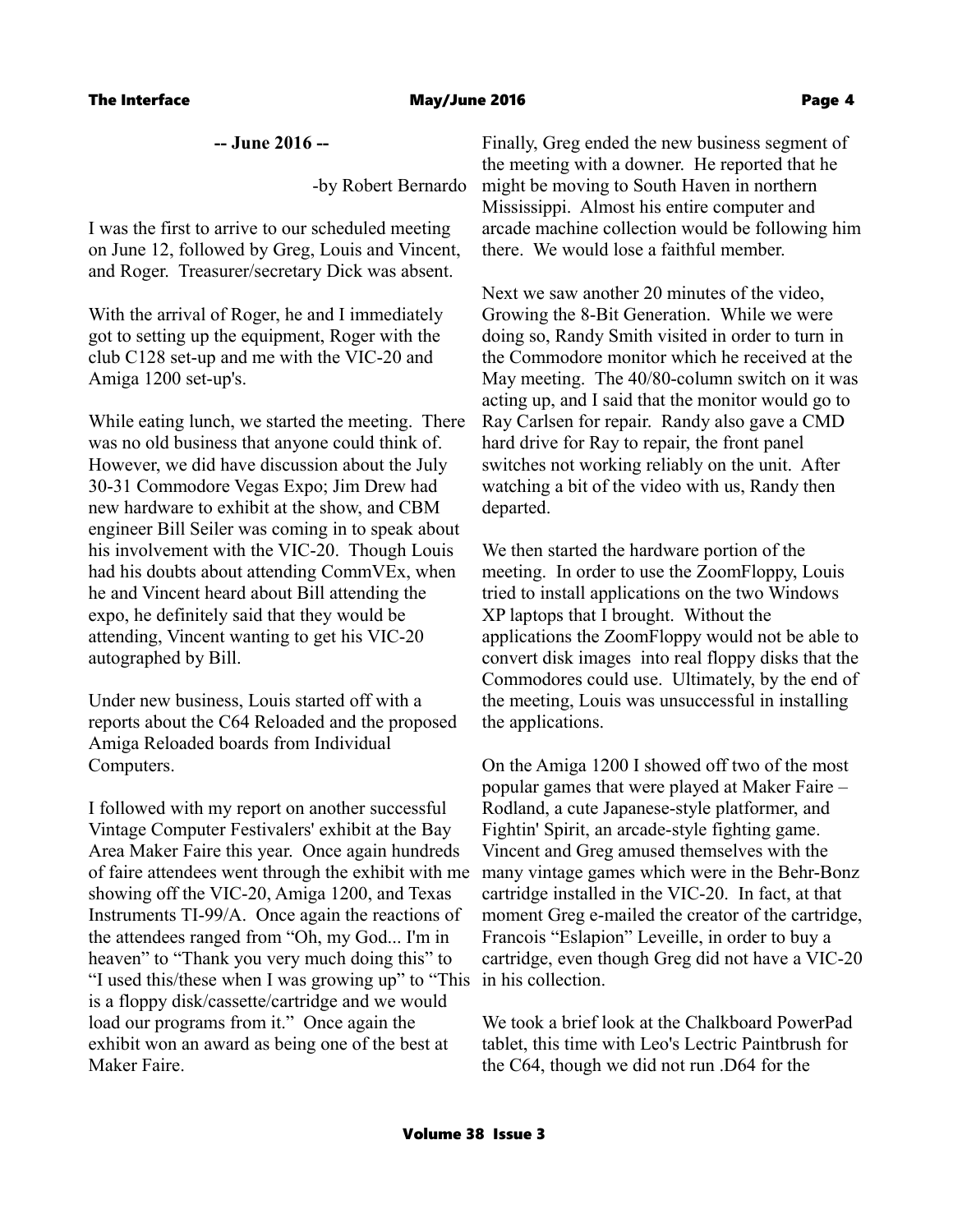program. We'll have to schedule more time for it at the next meeting.

As usual, the meeting ran late, and the last of us did not leave until almost 5 p.m.



## **A CHAT WITH NIGEL PARKER**

The Interface caught up with busy man Nigel Parker of the "Commodore Free" magazine genre and he gave us the time of day to answer a few questions...

**The Interface:** Good day, Nigel. Thanks for your time.

**Commodore Free**: Thanks for having me.

**TI**: Can you tell us a little bit about yourself?

**CF**: I live in the United Kingdom, I work as a network engineer for a manufacturing company, married with a son. Trained as a carpenter (am fully trained and time served) worked as a manager sales person for Silica who imported commodore machines into the U.k. (dream job) Nothing much to tell really

**TI**: Who or what got you interested the Commodore line of computers?

**CF**: I loved reading the various magazines in the newsagent, occasionally I would buy one! I saw a Vic 20 and knew it was the future, a friend had a zx81 we played at programming it, it seemed hard work as you had to press the right letter to get

commands rather than type. Later after much pestering my dad said his friend had a vic 20, we went round, although his friend couldn't use the machine, I managed to show them both how to load games and get the output on a tv! My dad seemed impressed and that Christmas I had only one present a vic20 I still have and use it to this day, it was amazing I purchased a few memory upgrades and moved to the c64 then an amiga 500 and finally an amiga 4000, I still own these machines and more, Except the amiga 500 I had to sell this to part fund my amiga 4000

**TI**: What is your personal opinion on the direction Commodore is going today?

**CF**: Commodore as a company,? Who knows, Who cares its not the same commodore now anyway just a name. commodore as a retro platform well the sky is the limit, new tricks, games and applications appear, some generous invents a piece of hardware and its like being back at school and a little kid again

**TI**: Which publication did you rely on the most for Commodore information back when you started? Which one do you rely on today?

**CF**: Oh heck ! commodore format, ZZap 64, Amiga format and goodness know how many more, personal computer shopper as well I think it was called I liked this as it was full of adverts!

**TI**: What is your absolute favorite piece of Commodore software to use or use most often? Why this particular piece?

**CF**: Probably GEOS, it was amazing at the time, still is given time I would produce Commodore Free on this (well the wheels upgrade) but I just don't get the time, Amiga wize its dr t`s KCS level iii a truly great piece of Midi software for the Amiga, has some bugs.

**TI**: What made you decide that the world needed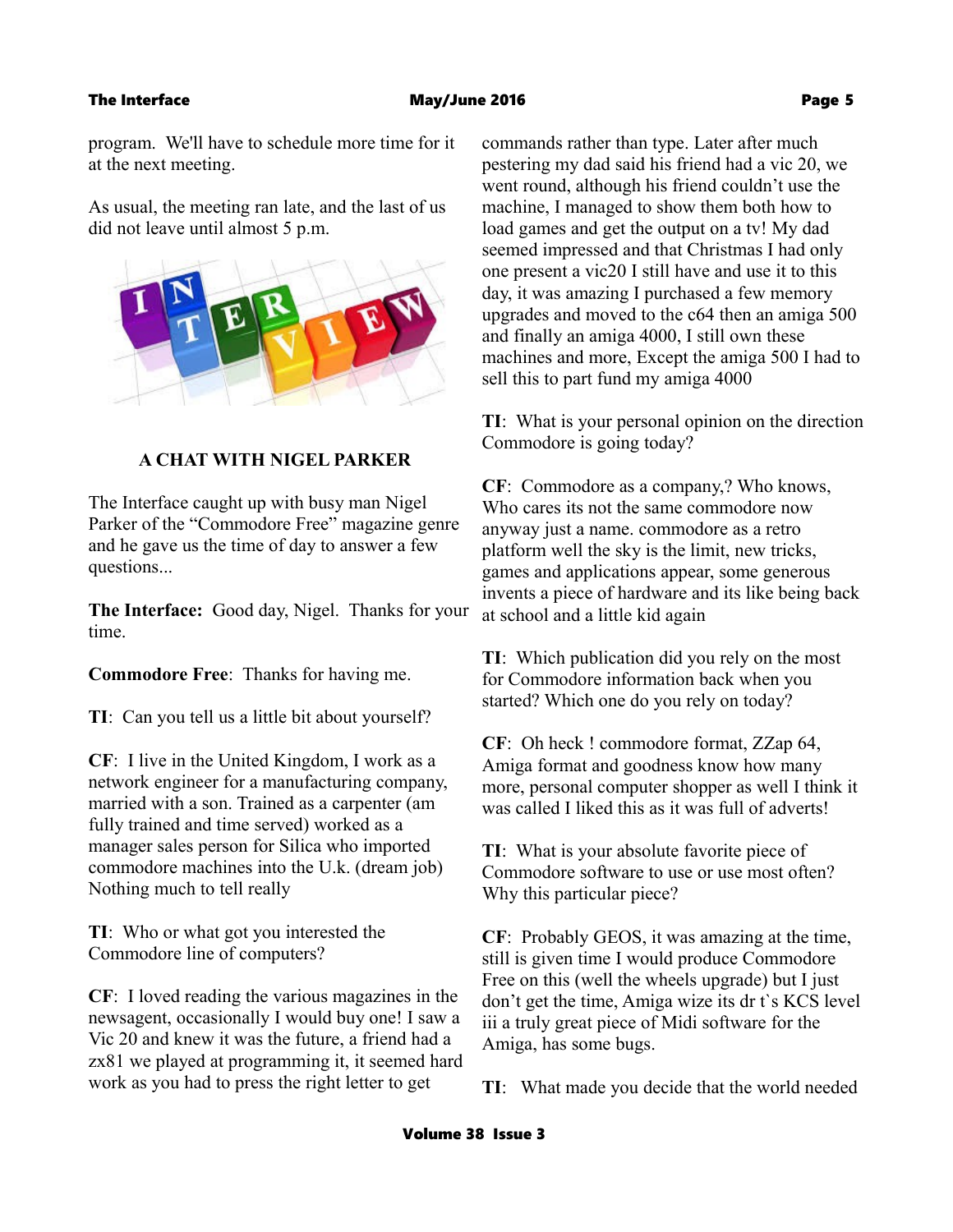a new Commodore themed publication especially now? How would your magazine differ from previous publications?

**CF**: Well commodore scene magazine stopped production, I couldn't find anything to fill the spot for for a laugh I released Commodore Free issue 1 I setup a website and release issues 2 and 3 the amount of downloads was amazing news travelled very fast about the issues, I guess all I wanted was a magazine I could read in the bath, and if you print out the pdf it's a good bath read, someone in a forum said they print it to line their bird cage, I guess it takes all sorts.

**TI**: Who or what was your biggest influence in making this decision?

**CF**: Well I asked Alan Bairstow the then editor of commodore scene if he would have an issue with me releasing a free magazine as his was subscription, when he said go for it! There wasn't anything to loose

**TI**: Why did you call your magazine Commodore Free? What other titles did you consider before deciding on this one?

**CF**: Robert Bernardo suggested Commodore United, but as it was a free commodore magazine it seemed to lend itself to Commodore Free

**TI**: Did you expect the reception your magazine had on the world? Why is that?

**CF**: Not really, it was a shabby hastily put together release, I struggle with content as I am the only text finder and regular reviewer. I would like to thank all my readers and there kind comments and of course the Commodore Free haters as in a way they promote the magazine as well.

**TI**: Out of all your staff and contributors, who would you say is your favorite or most influential? Why this particular person?

**CF**: I cant answer that each person is essential with there help and assistance, I also use TMR for some technical assistance on the Vic 20, He didn't want to be named, OH dear I just named and shamed him

**TI**: What do you see in the future for yourself and Commodore Free?

**CF**: Hopefully more time to create a better class of magazine, more professional, I would love to offer an AT cost professional glossy magazine I can post out !

**TI**: What is your favorite American made food/dish? Why?

**CF**: Twinkies, I saw them on a tv show, they finally came to the UK so I started eating them

**TI**: Without looking it up, what do you think the term "redneck" means? Why that conclusion?

**CF**: OH I don't want to be hated for this, I presume it's a working class American farmer possibly makes moonshine (for personal consumption) at weekends, without farmers to look after crops and agriculture we would die of starvation. I guess apart from the Moonshine I wouldn't mind being a redneck wasn't there a group called the rednecks or something cotton eyed joe didn't they sing that. I like watching the American Pickers the country and the people they meet is truly Amazing, some of these collectors deserve an award they are preserving history Oh and I like porn stars as well, not the dirty ones I mean as in they porn items for cash (oh its not going well is I this description) you walk in with an item and try to sell it for cash to them its father son and granddad with a friend all working in one shop. Very interesting some of the items and the history they carry.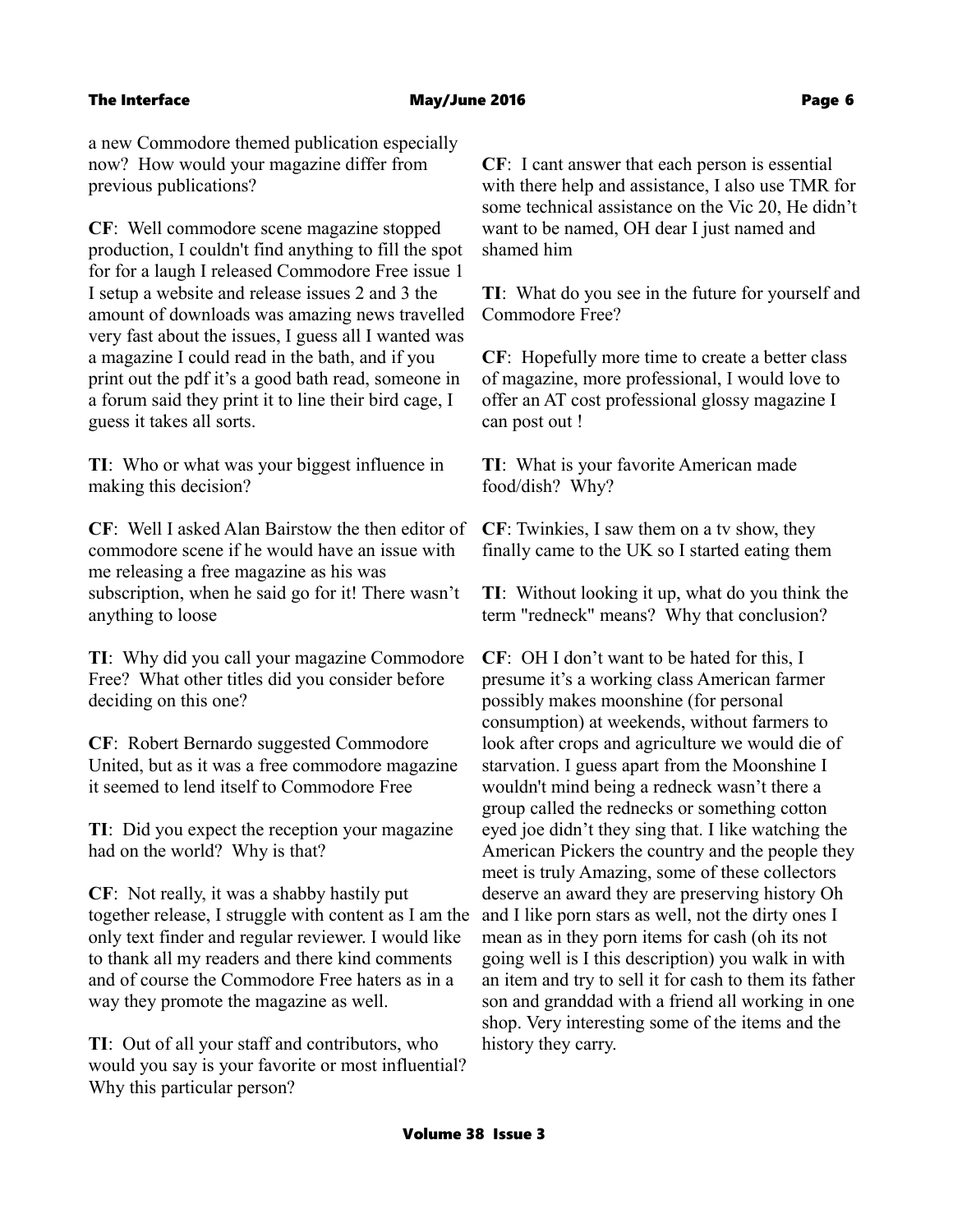**TI**: Any other comments you want to share with the readers of "The Interface?"

**CF**: I don't know what I would have done without commodore I said to Bil Herd I was a shy kid and without my computer I wouldn't have found friends, true we all talked about computers but it brought me out of my shell and allowed me to express myself, gave me an interest in music passing grades 8 in practical dn theory on the piano and guided my life towards support in computers and sales of computers, I still remember being in silica when one of the directors said commodore had filed for chapter 11, I couldn't speak, Couldn't believe it! The end of a chapter.

**TI**: What does your personal arsenal of Commodore machines look like?

**CF**: I don't really collect machines they seem to find me I have:

Various commodore 128 machines An amiga 600 Various commodore 64 machines An amiga 4000 And of course my vic 20 I own various CMD hardware

**TI**: What else can you add for us?

**CF**: I think without commodore the computing history would have been very different, people often cite Microsoft and Apple, but Commodore was up there with the best of them just people like writing them out of history, Its odd that I chose an American brand most of my friends has spectrum and BBC micro machines, but the differences bring people together.

**TI**: Sir, we thank you kindly for your time, thoughts, and comments. We at "The Interface" wish "Commodore Free" a long and healthy run.

**CF**: Thank you.



 **Member Biographies – by Dick Estel**

"Memory Lane," our series of articles honoring former members, is now complete, so we move on to current members. Everyone was sent a list of questions, and we are creating a sort of biography of each person from their answers.

The author is Dick Estel and he is responsible for any errors or misunderstandings that get printed. To allow everyone some extra time to complete their "assignments," Dick has chosen to start off with his own write-up.

**The Interface**: Please provide brief biographical data: Place of birth, family status, occupation, current place of residence.

**Dick Estel**: I was born in Merced CA in 1939, but was raised and lived in rural Mariposa County in the Sierra Nevada foothills. After graduation from Mariposa County High School in 1957 I attended Fresno State College, receiving a BA in radio and television broadcasting in 1962.

I worked for a few years at radio and television stations in Fresno, Coalinga, Tulare, Bakersfield and Salinas, mostly writing advertising copy. In 1976 I began a 26 year career at the Fresno County Department of Social Services. I retired as a Program Manager in 2002.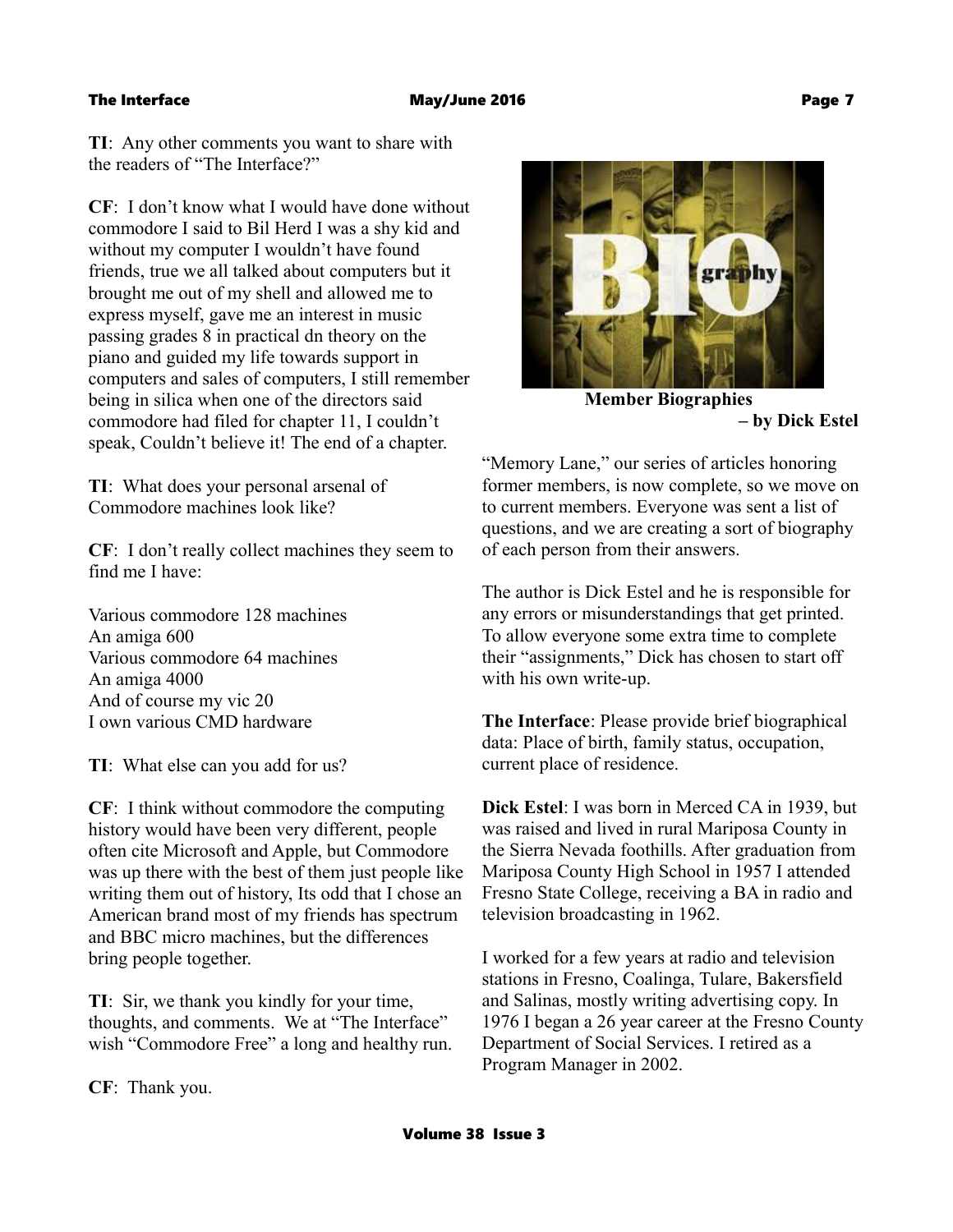I got married in 1963, and divorced eight years later. I lived in central Fresno for 30 years, and in 2008 I moved to a condo in Clovis, a city of 100,000 northeast of Fresno.

My parents, who never used computers, passed away in 2005 and 2007. I have two daughters, two adult grandsons, and two great grandsons, all of them living nearby. All of them use various computers and devices, even 18-month old Jack, who can find the songs and games he likes on the iPad

**TI**: Do you recall a time when computers were not a common fixture in most homes? Elaborate to your heart's content.

**DE**: Since I am nearly 77 years old, the answer to this question is clearly YES. I don't know when I first became aware of the existence of computers in general, but I know I wrote an essay about the value of computer knowledge when I was a senior in high school. This was in reference to using large scale computers for business, not a home product.

**TI**: What is your first memory of being aware of home computers (not necessarily using one; just any knowledge of their existence)?

**DE**: This is almost lost in the mists of history, but it was probably reading something about Radio Shack selling a home computer.

**TI**: What is your earliest memory of using (or trying to use) a computer – your own, a friend's, at work, in a store.

**DE**: I looked at a computer in Radio Shack and tried to do something on it (maybe play blackjack; I'm not sure). I must not have looked like a likely buyer, since no one in the store offered any help, and I was unable to get anywhere with the

machine, so I walked out. The price was also a barrier at that time.

**TI**: When did you get your first computer and what was it? When did you get your first Commodore computer and what was it?

**DE**: It was several years after my failed attempt at Radio Shack. I had been using computers to a limited extent at work (mainframe access), and knew that I wanted a computer some day. I saw an ad in the newspaper for a Commodore 64, loaded up my 3-year old grandson in the car, and drove the short distance to Sears. We came home with a Commodore 64 (\$199) and a Blue Chip Disk Drive (about \$150). The drive did not work; I went back and they exchanged it for a 1541 at no additional cost.

I was used to the many different ways in which client information could be viewed via the mainframe at work. My plan, which was in fact just a fantasy, was to catalog my collection of over a thousand 45 RPM vinyl records, several hundred albums, and a growing number of audio cassettes. I wanted to be able to enter a song title and immediately see a list of all versions; or an artist, and see all songs and albums by that person.

I soon realized that this task could be accomplished on a very limited basis with a data base program, but that it would take a lifetime to complete data entry, and information retrieval would be painfully slow. I found that I could create a well-designed list in a word processing program, and have the information I actually NEEDED, if not everything I WANTED.

**TI**: What computers have you owned?

**DE**: Several C64s and 128s; I owned an Amiga for about five minutes, which I bought to get the included 1084 monitor. I immediately sold the computer to Robert Bernardo. I have owned at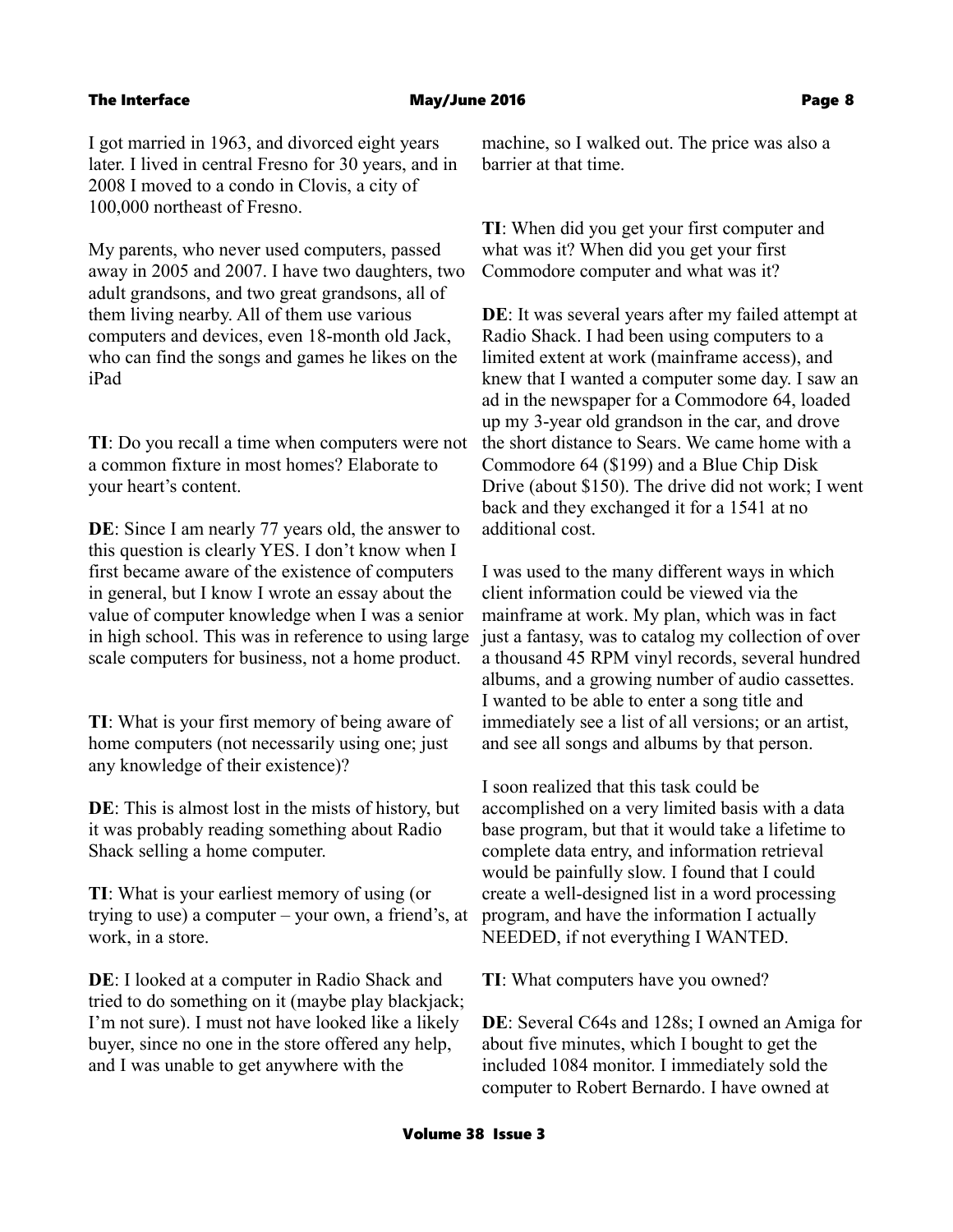least five or six Windows PCs, the first one being an Acer, and the current one a custom-made box from PC Workshop, a computer store that is now out of business. I also have a Dell laptop that I take with me on long trips, but seldom use otherwise.

**TI**: How often do you use a Commodore computer - daily, weekly, monthly, rarely?

**DE**: If I had answered this question 20 years ago it would have been "every day, till late at night." Now the only time I use a Commodore is at FCUG meetings, and I don't do much of that. Back in the day I used GEOS to produce the club newsletter, and also created a series of graphic disks with material scanned with the Commodore Handyscanner. Of course there were many other computer projects. I was never much interested in games; I got PacMan and Frogger, and still enjoy them once in a while, but that was about it.

**TI**: Did you ever use a Commodore of any kind at work or for work purposes?

**DE**: I'm not 100% sure but I think I may have used it at home to write some memos and other simple word processing items for work. I remember taking my SX64 to work one day, so I did something work-related but can't remember what.

**TI**: Do you use a computer at work, and if so what type. How do you use it or what do you use it for? (If retired, answer based on your final year or two of work).

**DE**: My first connection with computer use at work consisted of input documents that we filled in by hand. They then went to data entry clerks who entered the information via terminals into the mainframe. By the time I retired, every employee

had a desktop computer which was used daily. The line staff was still entering the same type of data we had done by hand, but using the PC to enter it.

In my own specialized position, I mostly used word processing programs, but also did a significant amount of research via the Internet.

**TI**: What computer-type devices that are not specifically a laptop or desktop do you use (iPad or other tablet, smart phone, other). Have you used any in the past that you no longer have or use?

**DE**: I have an iPad and an Android smart phone which I use every day. When I travel, I use the iPad to access my email. I use the phone mainly for text messaging and phone calls; the screen is too small for satisfactory internet use.

**TI**: If you have a spouse or children, what is their computer use?

> Have their own computer or device Use your equipment

Do not use it

Which person in your family uses a computer at home the most?

**DE**: When my grandsons were young they used my computers for games and later for various Internet activities. I live alone so there is no one in the house routinely using the computers other than myself.

**TI**: What Commodore magazines did you subscribe to or read, and which did you find most helpful?

**DE**: I subscribed to *Run* and *Compute! Gazette*, and to several short-lived publications produced by small-scale, semi-professional writer/publishers. These included *Commodore World*, *Commodore MaiLink*, a couple of GEOS